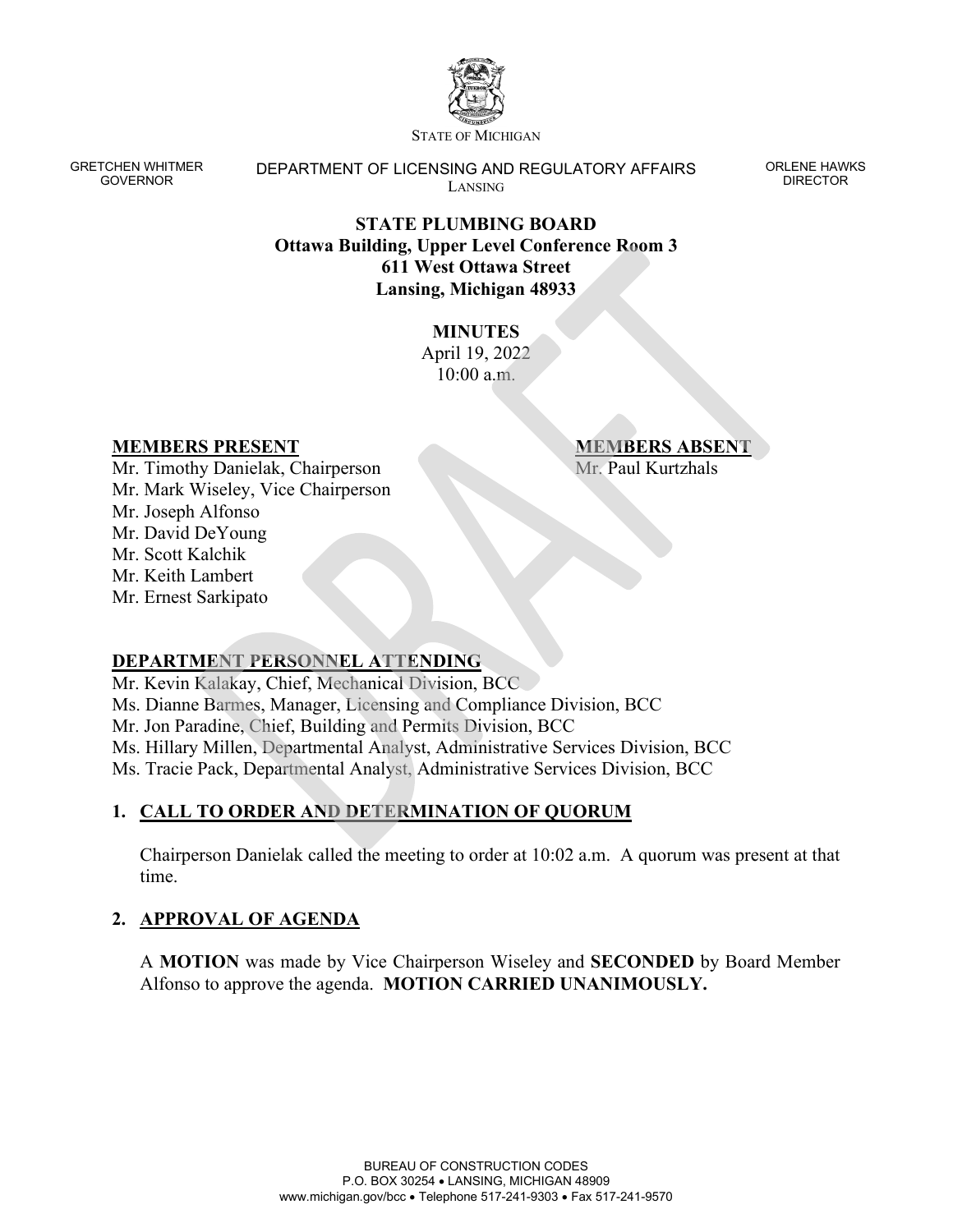#### **3. APPROVAL OF MINUTES**

A. February 1, 2022

A **MOTION** was made by Vice Chairperson Wiseley and **SECONDED** by Board Member Alfonso to approve the minutes of the February 1, 2022 meeting. **MOTION CARRIED UNANIMOUSLY.** 

### **4. APPLICANTS APPEALING DENIAL**

A. Jesse Goodrich – Master Plumber Examination and Licensure

Mr. Jesse Goodrich appeared and provided testimony before the Board to appeal denial of his Application for Master Plumber Examination and Licensure under requirements of MCL 339.6113

Following discussion, a **MOTION** was made by Vice Chairperson Wiseley and **SECONDED** by Board Member Kalchik to approve Mr. Goodrich's appeal as submitted. **MOTION CARRIED UNANIMOUSLY.**

### 5. **REQUEST FOR EXPERIENCE**

A. Clayton Staricha – Journey Plumber Examination

Mr. Clayton Staricha did not appear before the Board to request Board review of his documentation to determine if he qualifies to test for the journey plumber license.

Mr. Staricha was not present to provide testimony regarding his work experience for review to the requirements of MCLs 339.5203, 339.5527, 339.5529, and 339.5531.

Following discussion, a **MOTION** was made by Vice Chairperson Wiseley and **SECONDED** by Board Member Alfonso to postpone Mr. Staricha's appeal to allow the requester the opportunity to attend and provide more information regarding his plumbing knowledge, work performed, skills, and why he believes he is able to perform journeylevel plumbing work competently as well as a complete explanation as to why he did not register as a plumbing apprentice and why the Board should make an exception for him from the requirements of the law.. **MOTION CARRIED UNANIMOUSLY.**

### **6. PETITION APPLICATIONS FOR CERTIFICATE OF ACCEPTABILITY**

A. Flow-Liner Systems, Ltd. – Neofit+Plus Expandable Pressure Pipe

Mr. Jeff Tanner presented Flow-Liner Systems, Ltd. – Neofit+Plus Expandable Pressure Pipe's Petition Application for Certificate of Acceptability for virgin PET expandable pressure pipe barrier for use in lead service pipes.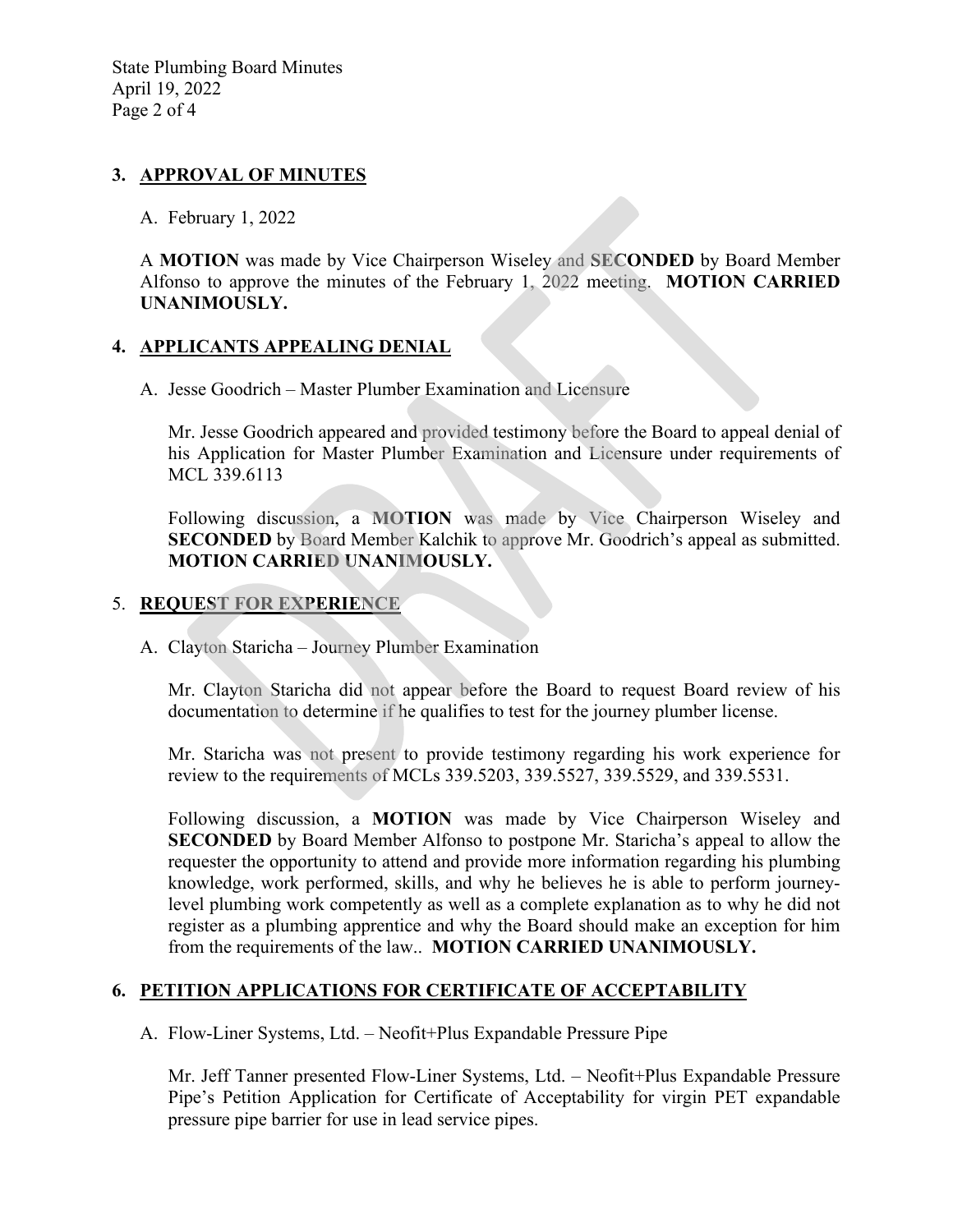A **MOTION** was made by Board Member Sarkipato and **SECONDED** by Board Member Alfonso to postpone the Petition Application for Certificate of Acceptability to have further discussions with Michigan Department of Environment, Great Lakes, and Energy staff and be able to report back to the Board at the next meeting. **MOTION CARRIED UNANIMOUSLY.** 

B. Polyvalve LLC – Polyethylene Ball Valves for Potable Water, Non-Potable Water and Sewer Applications

Mr. Joe Beaumont, Mr. Steve Hogle, and State Representative Steve Johnson presented Polyvalve LLC – Polyethylene Ball Valves for Potable Water, Non-Potable Water and Sewer Application's Petition Application for Certificate of Acceptability for NSF approved polyethlene ball valves with NSF approved polythelene pipe, standard polyethylene ball valves for non-potable water and sewer applications, and directly fusion welded to polyethylene pipe.

A **MOTION** was made by Board Member Sarkipato and **SECONDED** by Board Member Alfonso to recommend approval of the Petition Application for Certificate of Acceptability to the State Construction Code Commission for polyethylene ball valves for potable water, non-potable water and sewer applications as submitted. **MOTION CARRIED UNANIMOUSLY.** 

### **7. MEET & GREET - MICHIGAN INTERNATIONAL TALENT SOLUTIONS (MITS)**

MITS Program Director Annie Fenton provided a presentation introducing herself and their program to the Board.

#### 8. **UNFINISHED BUSINESS**

None.

#### **9. NEW BUSINESS**

A. Plumbing Division Report

Chief Kalakay provided the Board the plumbing exam pass/fail results from PSI.

Chief Kalakay reported the Bureau held its first practical exam with two (2) applicants, and that Chairperson Danielak was also present to observe the exam. The next exam is scheduled for May 24, 2022 and there are 15 applicants registered.

B. Backflow Preventer Testing

Board Member Sarkipato reported on the implications of backflow preventer testing and the effects in the field.